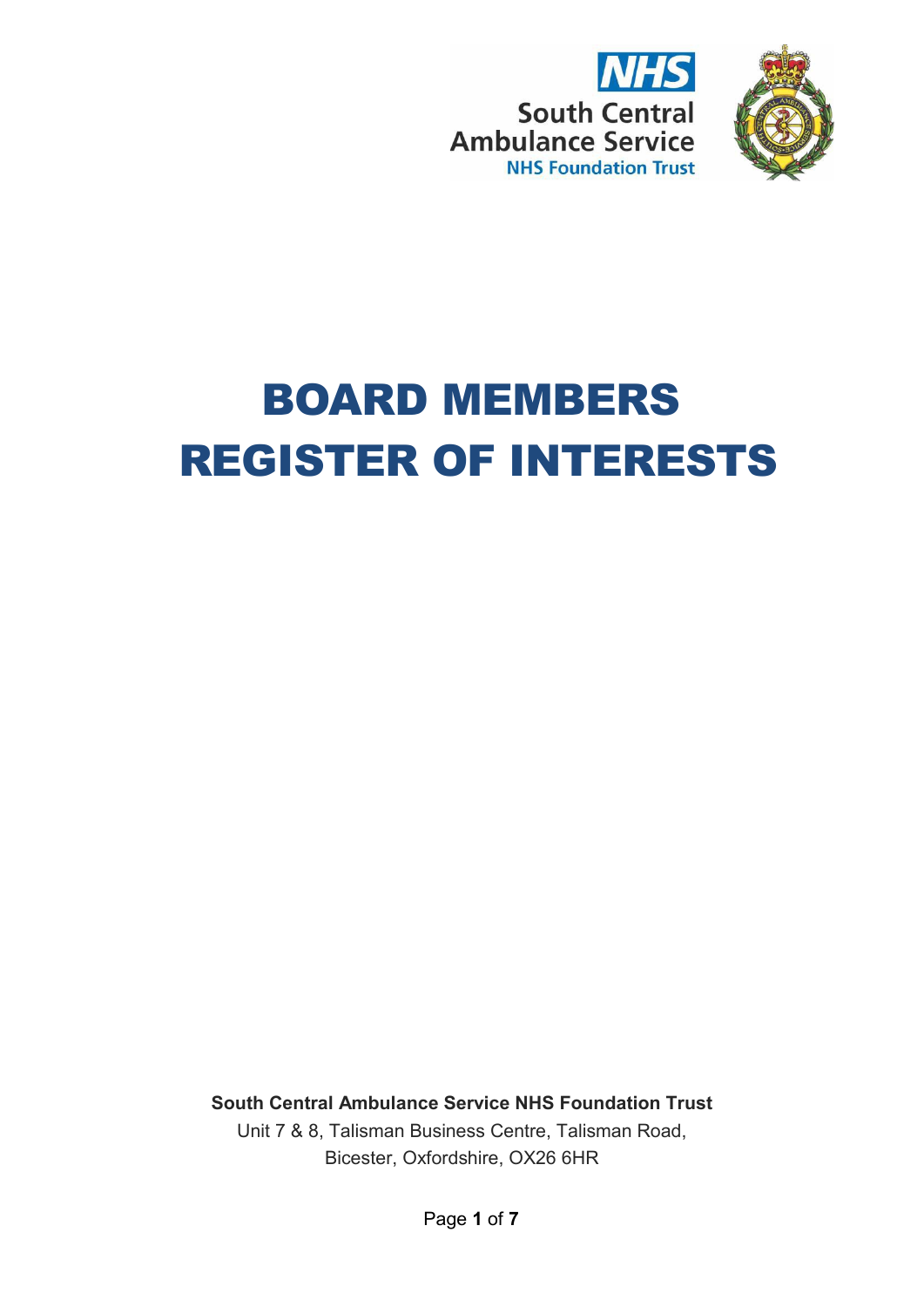## **INTRODUCTION & BACKGROUND**

The following is the current register of declared interests for the Board of Directors of the South Central Ambulance Service NHS Foundation Trust.

## **DOCUMENT INFORMATION**

**Date of issue:** 25 April 2022

**Produced by:** The Company Secretary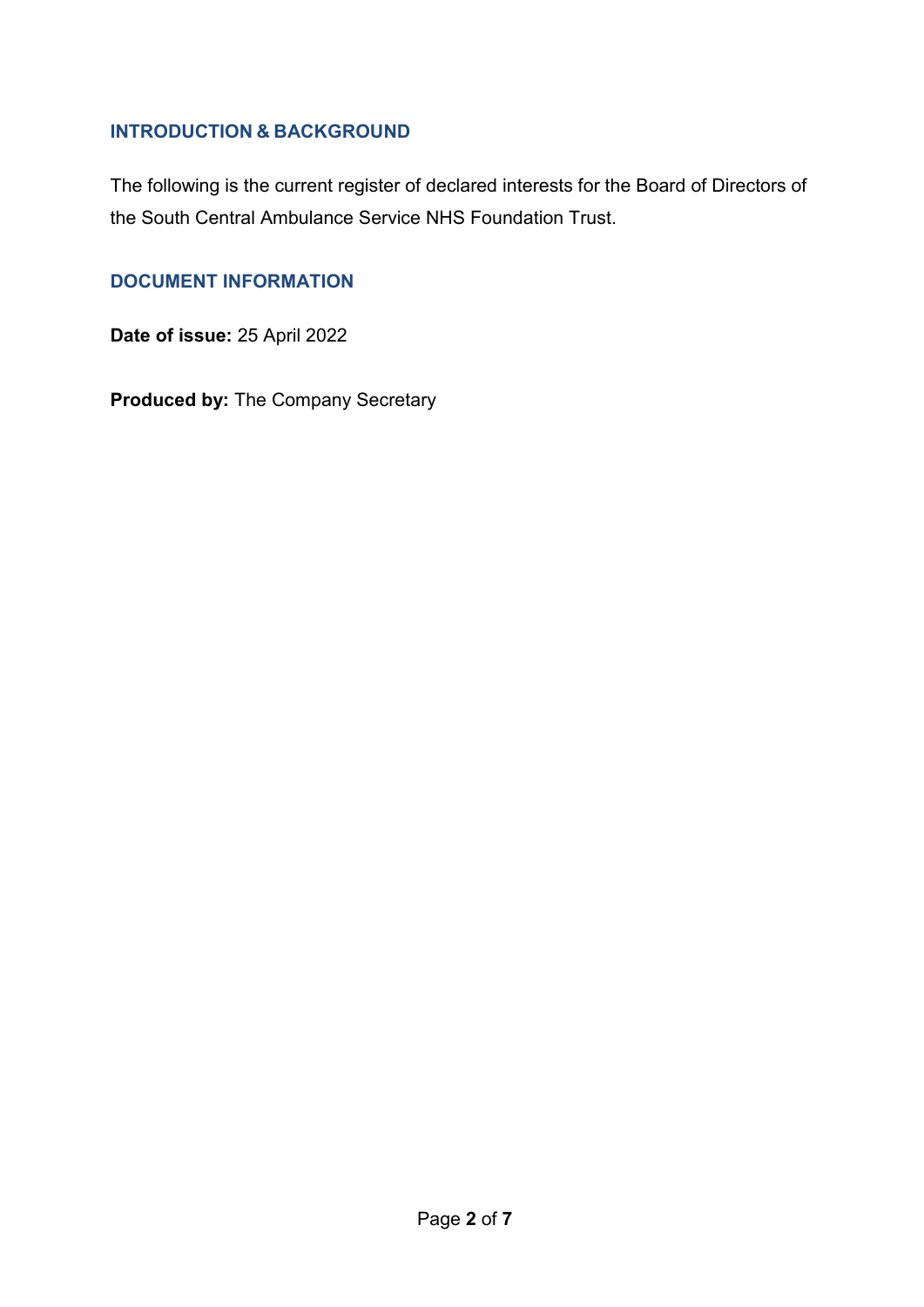## **PROFESSOR SIR KEITH WILLETT CBE, TRUST CHAIR**

## **Current NHS Interests**

- 1. Professor of Trauma Surgery, University of Oxford
- 2. Chair of the Chair' Group and Council of the Association of Ambulance Chief Executives (AACE)
- 3. Retained with NHS England and NHS Improvement to support COVID-19 public inquiry

#### **Current 'Other' Interests**

4. Honorary Air Commodore to 4626 Squadron, RAuxAF

#### **Interests that ended in the last six months**

5. None

## **SUMIT BISWAS, NON-EXECUTIVE DIRECTOR / DEPUTY CHAIR**

#### **Current Interests**

- 1. Director Zascar Ltd (trading as Zascar Consulting)
- 2. Part owner of Zascar Ltd.

#### **Interests that ended in the last six months**

3. None

## **LES BROUDE, NON-EXECUTIVE DIRECTOR / SENIOR INDEPENDENT DIRECTOR**

#### **Current Interests**

- 1. Trustee for the Royal Hospital for Neuro-disability and Chair of the Audit and Risk **Committee**
- 2. Independent member of the Buckinghamshire Healthcare NHS Trust Charitable Funds **Committee**
- 3. Senior Independent Trustee at the Royal Hospital for Neuro disability
- 4. Executive Coach at ella Forums

#### **Interests that ended in the last six months**

4. None

## **NIGEL CHAPMAN, NON-EXECUTIVE DIRECTOR**

## **Current Interests**

- 1. Chair of Nacro
- 2. Labour City Councillor for Headington Hill and Northway, Oxford City Council. Vice Chair of Scrutiny Committee, Member of City wide Planning Committee and Audit and Governance Committee. Chair of the Companies Scrutiny Panel.\*
- 3. Vice Chair of Care International UK *(Acting Chair since Autumn 2021)*

#### Page **3** of **7**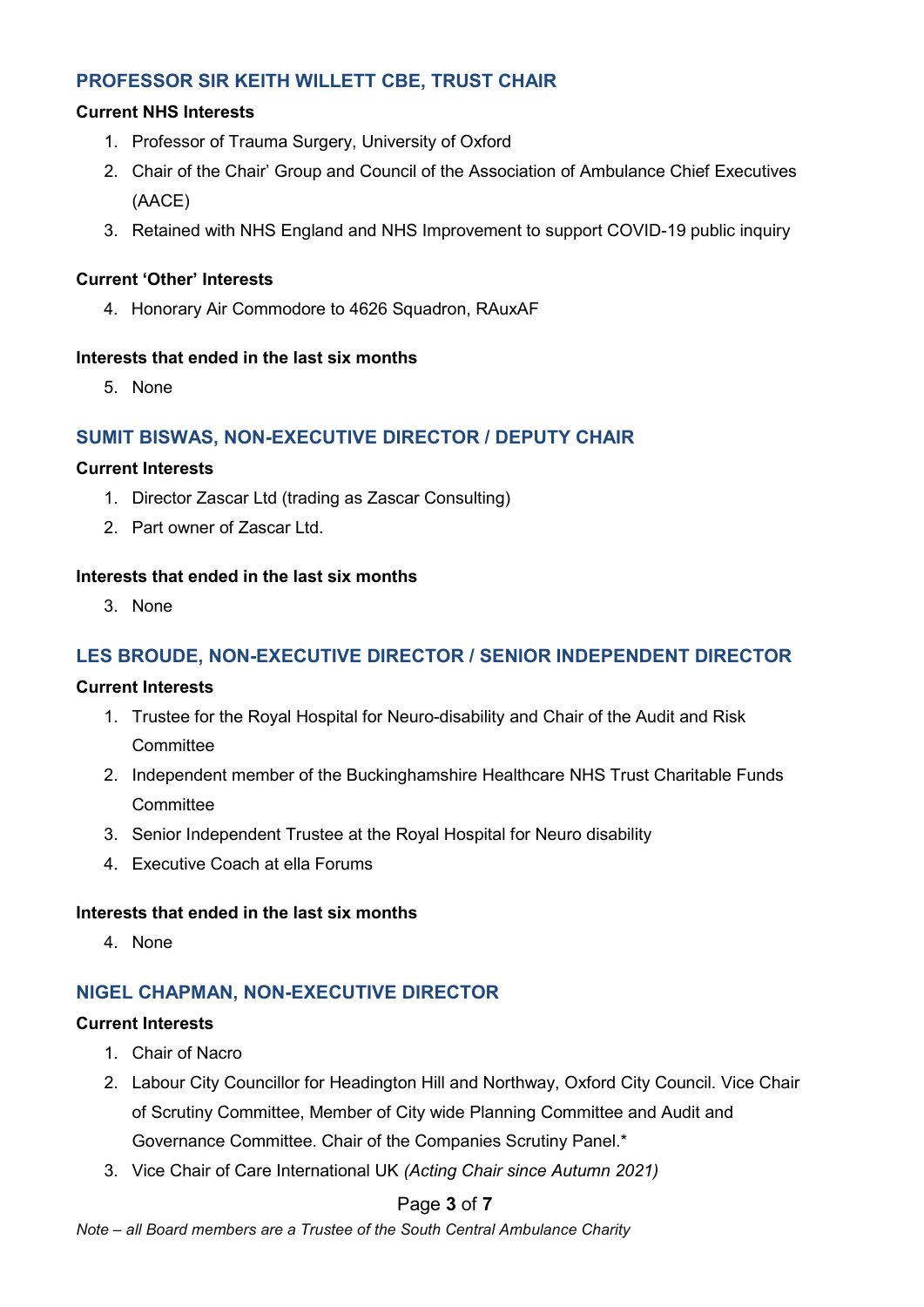- 4. Director of Farrar Chapman Ltd\*\*
- 5. Director Empowering Leadership Ltd
- 6. Community Governor, New Marston Primary School, Oxford (part of the River Learning Trust).
- *\* The Scrutiny Committee does not relate to health*

*\*\*Farrar Chapman Ltd is an Educational Consultancy business that has no dealings with the NHS.*

## **Interests that ended in the last six months**

7. None

## **IAN GREEN, NON-EXECUTIVE DIRECTOR**

## **Current Interests**

- 1. Chief Executive of the Terrence Higgins Trust
- 2. Director of Terrence Higgins Trust Enterprises Ltd
- 3. Member of Public Health England HIV, Sexual Health and Reproductive Health Advisory Board
- 4. Chair of HIV Prevention England
- 5. Member of the Department of Health and Social Care HIV Action Plan Implementation **Group**

#### **Interests that ended in the last six months**

1. Vice Chair of Wandle Housing Association (ended in February 2022)

## **MIKE HAWKER, NON-EXECUTIVE DIRECTOR**

## **Current Interests**

- 1. Non-Executive Board member of South Central Fleet Services Ltd
- 2. Wife is a Parish Councillor at East Boldre Parish Council.
- 3. Non-executive position at Salisbury NHS Foundation Trust; incorporating:
	- Chairman of Odstock Medical Limited (OML)
	- Chairman of Salisbury Trading Limited (STL) (trading as Salisbury Linen Services)\*
- 4. Director of East Boldre Community Stores *(a community benefit society)*
- 5. Director/member of New Forest Homes for Ukraine

*\*Mike Hawker does not play a part in the award process for any contracts, including those which might involve SCAS*

#### **Interest(s) that ended in the last six months**

Page **4** of **7**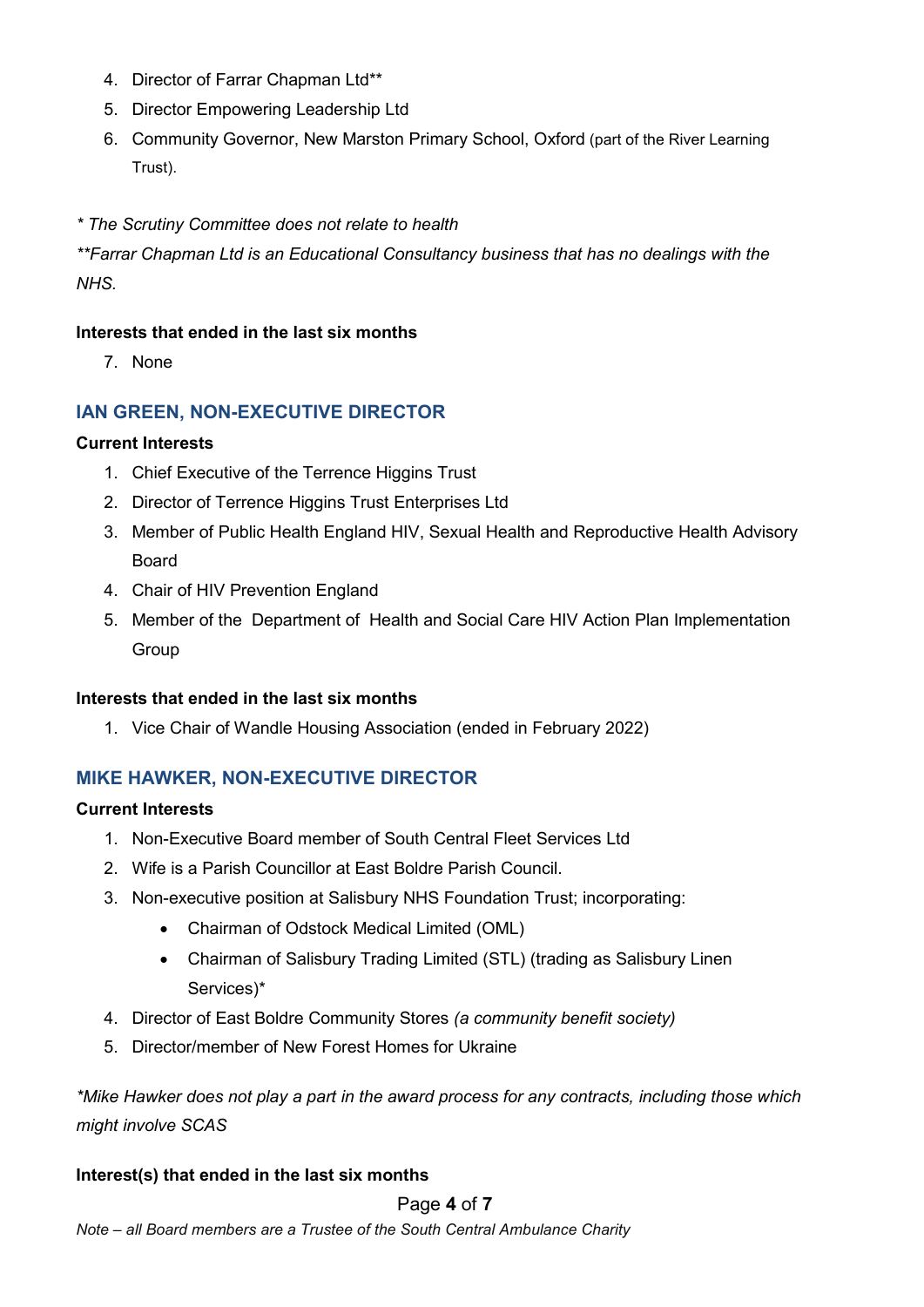6. Trustee Director, The Shaw Trust (ended on 31 December 2021)

## **DR HENRIETTA HUGHES OBE, NON-EXECUTIVE DIRECTOR**

## **Current Interests**

- 1. GP, Hurley Group
- 2. Company Director, Accelerate Improvement Ltd
- 3. Chair, Childhood First Ltd
- 4. Director, Institute of Integrated Systemic Therapy
- 5. Appraiser for Responsible Officers and Senior Medical Leaders
- 6. Governor, The King's School Canterbury
- 7. Governor, The King's Junior School
- 8. Member of GMC Good Medical Practice advisory group
- 9. Member of the Health and Care Women Leader's network guiding group
- 10. Member of the Health Honours Committee
- 11. Member of the Medical Protection Society UK advisory group

## **Interest(s) that ended in the last six months**

1. None

## **ANNE STEBBING, NON-EXECUTIVE DIRECTOR**

## **Current Interests**

1. Consultant Surgeon and Associate Medical Director, Hampshire Hospitals NHS Foundation Trust

## **Interests that ended in the last six months**

2. None

## **WILL HANCOCK, CHIEF EXECUTIVE**

## **Current NHS Interests (related to Integrated Care Systems and System Working)**

1. Chair of the Regional Urgent and Emergency Care (UEC) Recovery Board

## **Interests that ended in the last six months**

2. None

## **JOHN BLACK, MEDICAL DIRECTOR**

## **Current Interests**

- 1. Emergency Medicine Consultant, Oxford University Hospitals NHS Foundation Trust
- 2. Honorary Consultant Civilian Adviser in Pre-hospital Emergency Care to the Army
- 3. Lecturer in Anatomy, St Edmund Hall, University of Oxford, Member of Oxford University Congregation

## Page **5** of **7**

*Note – all Board members are a Trustee of the South Central Ambulance Charity*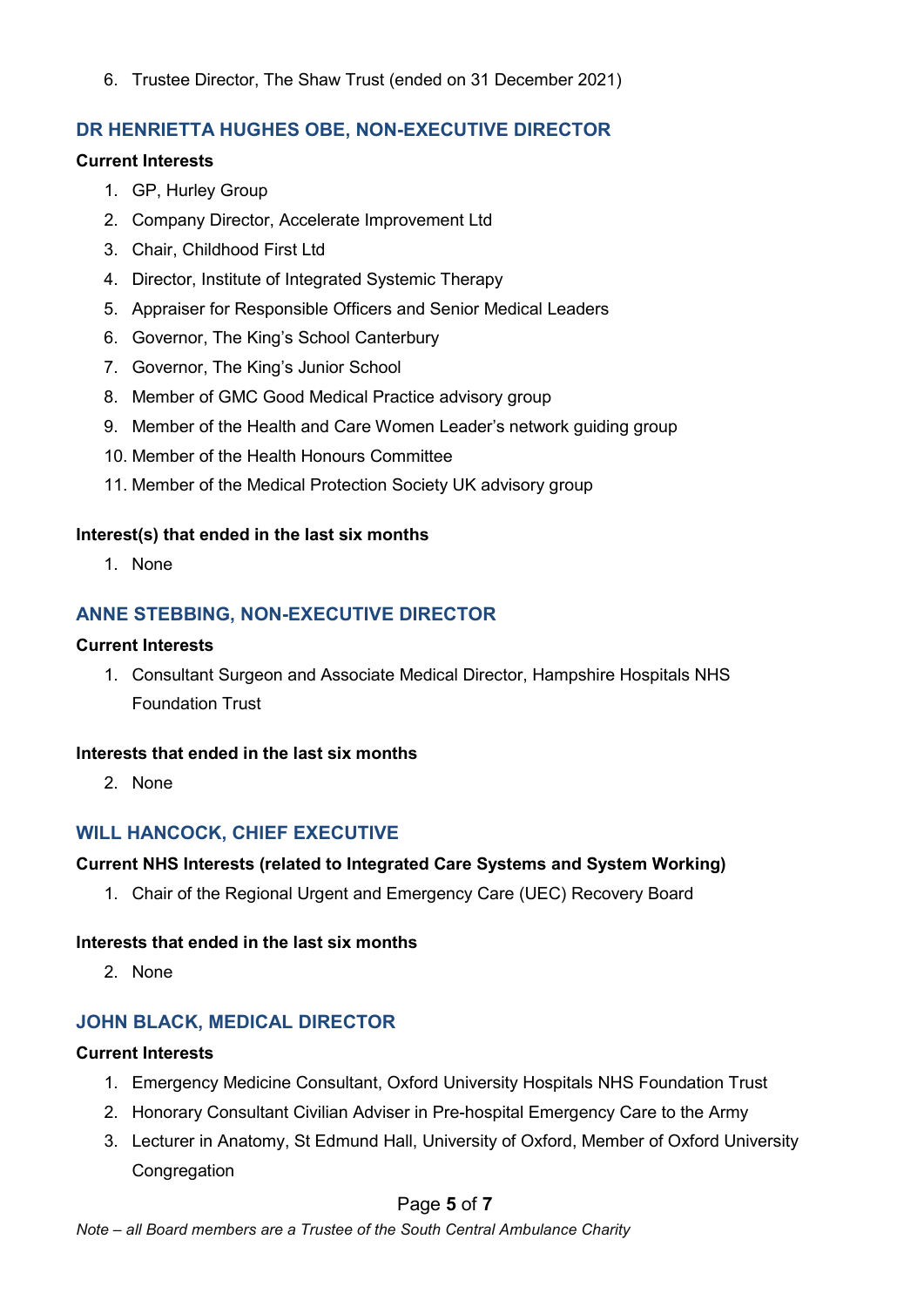- 4. Member National Ambulance Medical Directors Group (NASMeD)
- 5. Investor Oxford Medical Products Ltd\*

*\*Oxford Medical Products Ltd presents no clinical or commercial conflict of interest with SCAS*

## **Interests that ended in the last six months**

6. None

## **PAUL KEMPSTER, CHIEF OPERATING OFFICER**

## **Current Interests**

1. Managing Director of South Central Fleet Services Ltd

## **Interests that ended in the last six months**

2. None

# **MELANIE INGHAM, INTERIM DIRECTOR OF PATIENT CARE AND SERVICE TRANSFORMATION**

## **Current Interests**

1. None

## **Interests that ended in the last six months**

2. None

## **MIKE MURPHY, DIRECTOR OF STRATEGY AND BUSINESS DEVELOPMENT**

#### **Current Interests**

1. Chair Of Members - Mountbatten Secondary School, Romsey, Hampshire

#### **Interests that ended in the last six months**

2. None

## **CHARLES PORTER, DIRECTOR OF FINANCE**

#### **Current Interests**

1. Board member of South Central Fleet Services Ltd.

## **Interests that ended in the last six months**

2. None

## **MELANIE SAUNDERS, DIRECTOR OF HR AND ORGANISATIONAL DEVELOPMENT**

#### **Current Interests**

1. NHS Healthcare Ambulance Provider Representative on the (Health Education England) South of England Local Education and Training Board.

## Page **6** of **7**

*Note – all Board members are a Trustee of the South Central Ambulance Charity*